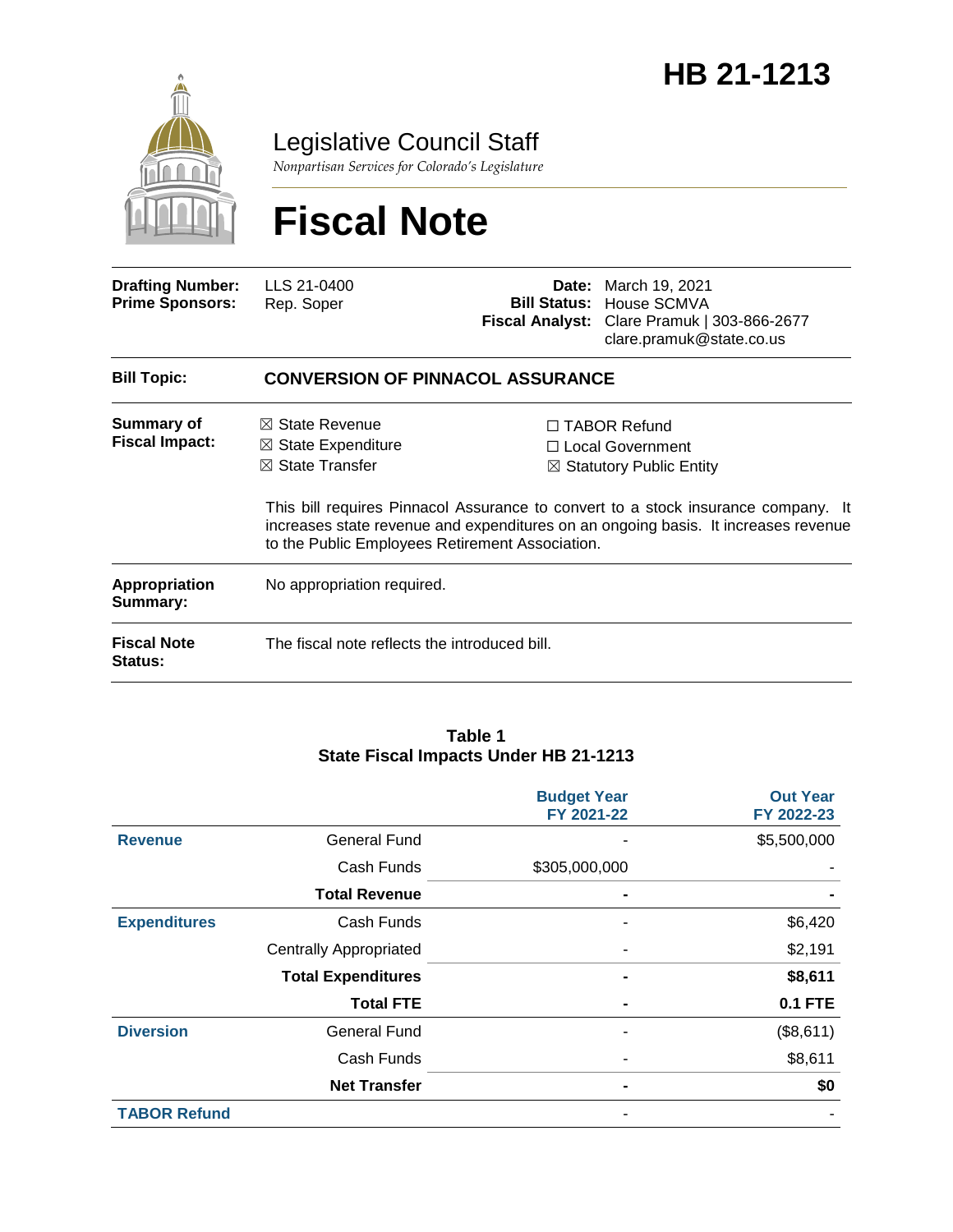Page 2

### March 19, 2021 **HB 21-1213**

#### **Summary of Legislation**

This bill requires Pinnacol Assurance Company, a political subdivision of the state that provides Worker's Compensation insurance, to convert to a stock insurance company. As part of this conversion Pinnacol will:

- file articles of incorporation to establish both a domestic mutual insurance holding company and a stock insurance company with the Commissioner of Insurance within 120 days of the bill's effective date;
- transfer \$305 million to the state, which will be split equally between the Controlled Maintenance Fund and the newly created Just Transition Trust Fund, within five days of the conversion date;
- disaffiliate from the Public Employees Retirement Association (PERA);
- contract with the Commissioner of Insurance to serve as the carrier of last resort until December 31, 2024; and
- begin paying premium tax assessments.

The Commissioner of Insurance is required to enter into a contract with a residual market carrier effective January 1, 2025, according to specifications in the bill. The commissioner may promulgate rules necessary for the establishment of a new residual market carrier.

#### **Background**

**Pinnacol Assurance.** Pinnacol Assurance's statutory authority to operate as a domestic mutual insurance company and as a political subdivision of the state is outlined in statute. Pinnacol Assurance provides workers' compensation insurance to employers in Colorado and is often described as the "insurer of last resort" due to the fact that the company is generally prohibited from refusing to insure a Colorado employer or cancel an insurance policy. It can only sell policies in Colorado.

Pinnacol Assurance is overseen by the Pinnacol Assurance board of directors, which consists of nine members who are appointed by the Governor with consent from the Senate. The board's responsibilities include the management of the Pinnacol Assurance Fund which consists of all premiums received, all property and securities acquired, and all interest earned. Money from the fund is used for the benefit of injured employees and the dependents of killed employees of covered employers. The state has no liability for the solvency or financial condition of the fund.

**Just Transition Office**. The Just Transition Office in the Colorado Department of Labor and Employment assists communities and workers whose coal-related industries and jobs are subject to significant economic transition. The office identifies or estimate the timing and location of facility closures and job layoffs in coal-related industries and their impact on affected workers, businesses, and coal transition communities, then makes recommendations to the Just Transition Advisory Committee as to how the office can most effectively respond to these economic dislocations.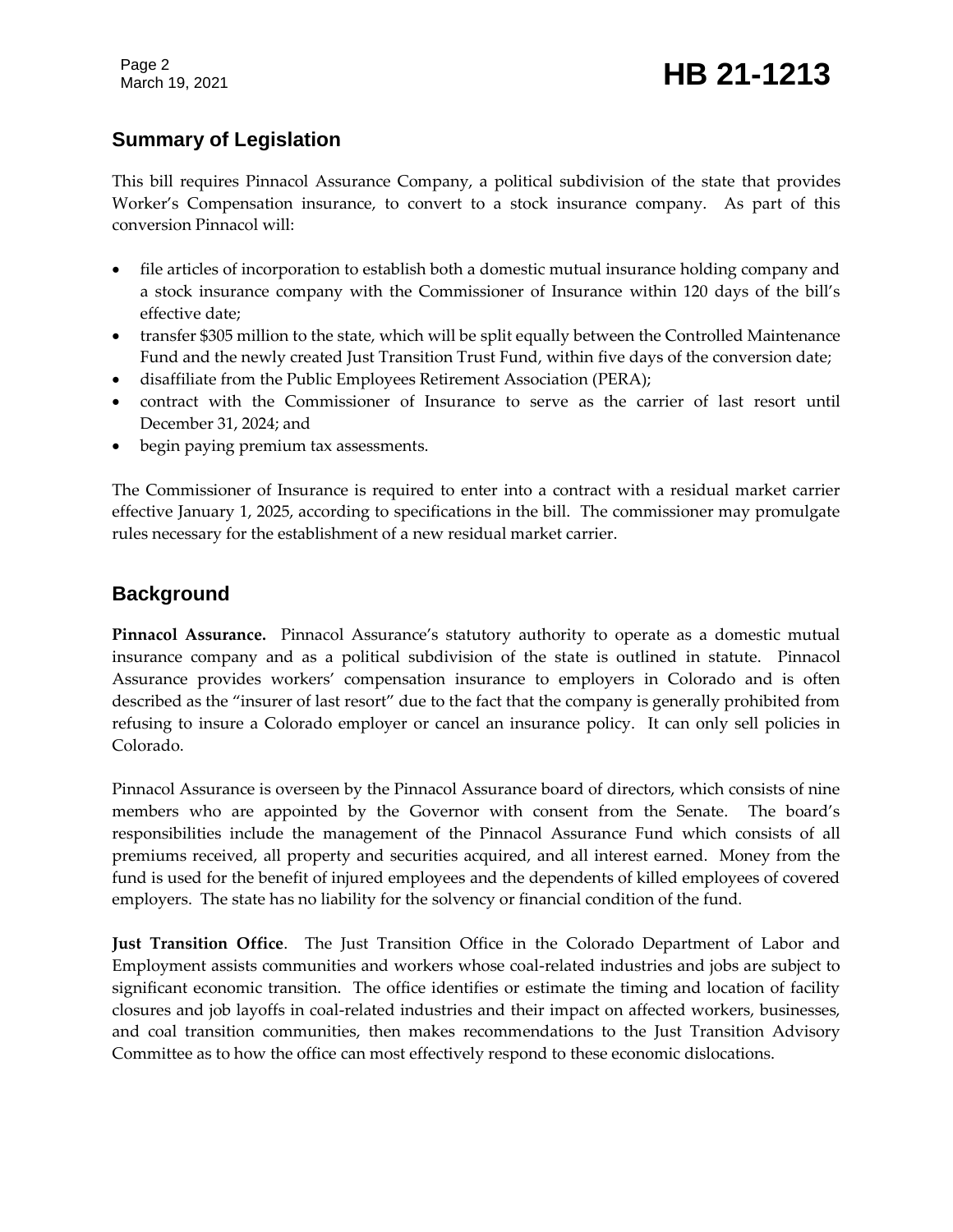Page 3

March 19, 2021 **HB 21-1213** 

#### **Assumptions**

The fiscal note assumes the conversion of Pinnacol Assurance to a stock insurance company during FY 2021-22. If the conversion occurs later, the fiscal impacts will shift to a future year.

#### **State Revenue**

In FY 2021-22, this bill will result in a one-time revenue increase of \$305 million, which will be divided equally between the Controlled Maintenance Fund and the Just Transition Trust Fund. Revenue from premium taxes to the General Fund will increase by \$5.5 million per year beginning in FY 2022-23. This revenue is subject to TABOR.

#### **State Diversions**

This bill diverts \$8,611 annually from the General Fund beginning in FY 2022-23. This revenue diversion occurs because the bill increases costs in the Department of Regulatory Agencies, Division of Insurance, which is funded with premium tax revenue that would otherwise be credited to the General Fund.

#### **State Expenditures**

This bill increases cash funds expenditures by \$8,611 and 0.1 FTE beginning in FY 2022-23 for the Division of Insurance in the Department of Regulatory Agencies from the Division of Insurance Cash Fund. These costs are shown in Table 2 and described below.

| <b>Expenditures Under HB 21-1213</b>      |            |            |  |  |
|-------------------------------------------|------------|------------|--|--|
|                                           | FY 2021-22 | FY 2022-23 |  |  |
| <b>Department of Regulatory Agencies</b>  |            |            |  |  |
| <b>Personal Services</b>                  | ۰          | \$6,420    |  |  |
| Centrally Appropriated Costs <sup>1</sup> | -          | \$2,191    |  |  |
| Total Cost                                |            | \$8,611    |  |  |

## **Table 2**

<sup>1</sup> *Centrally appropriated costs are not included in the bill's appropriation*

Beginning in FY 2022-23, the Division of Insurance requires additional financial examiner staff for routine financial oversight of the newly divided company, the review and analysis of quarterly financial filings, the annual and quarterly risk analyses, annual accreditation review, and the tracking and review of financial exam files.

**Total FTE - 0.1 FTE**